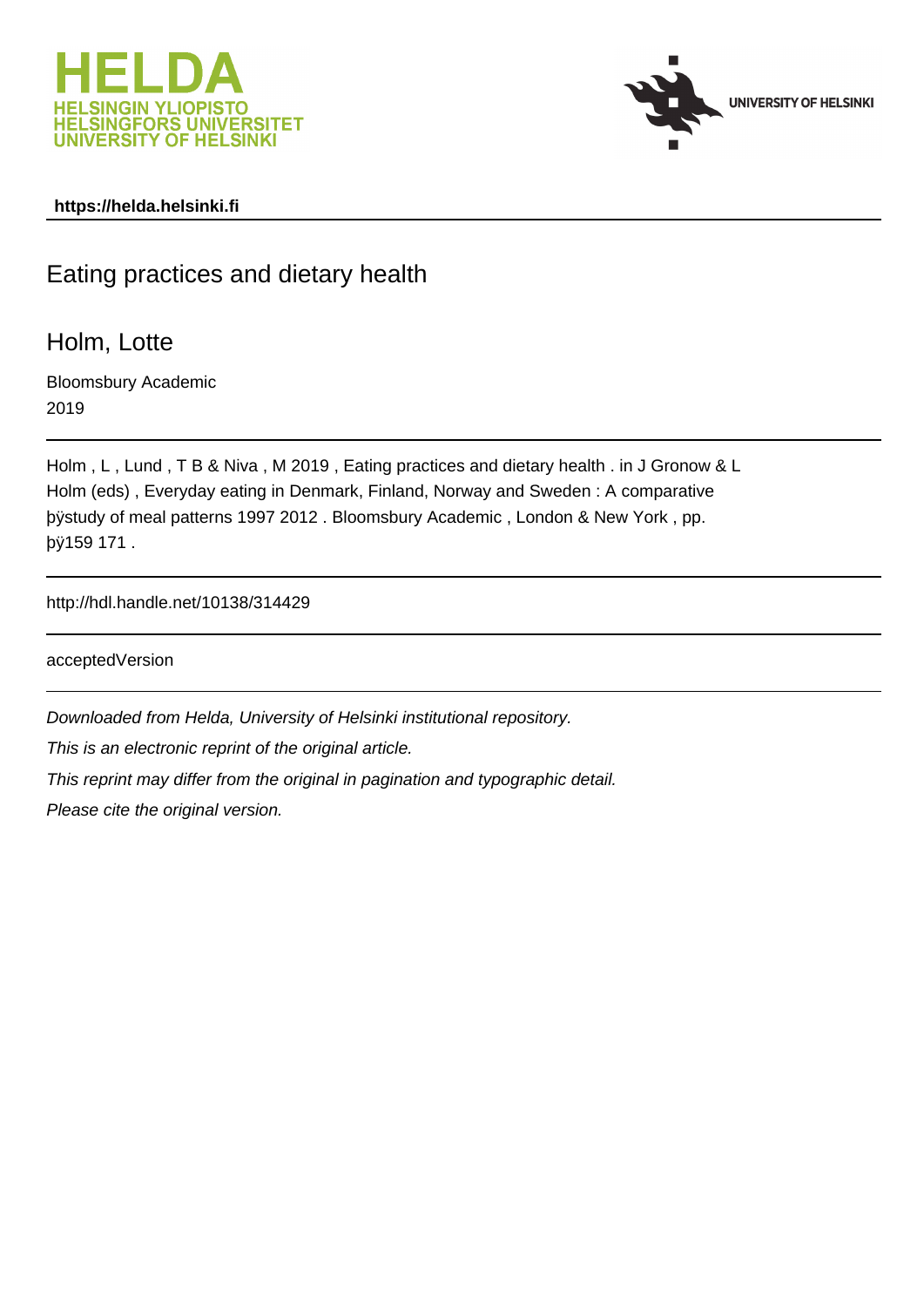Holm L, Lund TB, Niva M (2019) Eating practices and dietary health. In: Everyday eating in Denmark, Finland, Norway and Sweden. A comparative study of meal patterns 1997–2012, ed. by J Gronow, L Holm, 159–171. London & New York: Bloomsbury Academic. (Authors' accepted manuscript.)

# **10. Eating practices and dietary health**

# **Lotte Holm, Thomas Bøker Lund and Mari Niva**

What makes individuals eat healthily? The answer to this question is central for interventions and policies aiming to promote dietary health in populations. Social psychological approaches have shown that cognitive factors, such as reflexivity, and deliberate decisions and intentions promote dietary health (Bandura 2004), and that the motivation to eat healthily has an effect on intentions and behaviors related to healthy eating (Backman et al. 2002; Brug 2008; Connor et al. 2002; Sheeshka et al. 1993).

However, other approaches suggest that it is rather the daily practices around which eating revolves, practices embedded in the social and cultural contexts of daily life, that are the important factors influencing food intake(Connors et al. 2001; Gronow and Warde 2001; Halkier et al. 2011; Riet et al. 2011) and the healthiness of diets (van Woerkum and Bouwman 2014).

Adopting the latter perspective, this paper analyzes the relationship between dietary health and the following eating practices: social company while eating, the regularity and duration of eating, and activities while eating such as watching television.

Research into the way social company during eating influences food intake points in various directions(Herman et al. 2003;Sobal 2000). It has been shown that the mere presence of others will lead people to eat more, and even more so when more people are present(de Castro et al. 1990; de Castro and de Castro 1989), and there is some indication that the duration of eating episodes is the mediator of this social facilitation, as more time is spent eating when more people are present(Bell and Pliner 2003;Feunekes et al. 1995; Sommer and Steele 1997). Some studies suggest that meals eaten in company contain more carbohydrates, fat, protein and calories than meals eaten in solitude(de Castro, Brewer, Elmore, & Orozco 1990; Redd and de Castro 1992). Others have found that people eat less healthily when eating alone(Donkin et al. 1998; Pliner and Bell 2009).

Television viewing is another daily habit which has been linked to dietary health. Eating while watching television is associated with higher energy intake(Granner and Mburia-Mwalili 2010; Jeffery and French 1998), with eating more high-density foods(Blass et al. 2006), and with greater intake of fat and sugar (Fuglestad et al. 2012) and lower intake of fruit and vegetables (Liang et al. 2009). It is also linked with poorer dietary quality when it takes place during family meals(Feldman et al. 2007), and in general with less healthy diets(Sisson et al. 2012).

Studies of meal patterns and dietary health point in several directions. Positive associations have been found between frequency of eating and intake of nutrients(Kerver et al. 2006) and healthiness of diets(Holmbäck et al. 2010). Negative associations have been identified between the irregular consumption of main meals, on the one hand, and fruit and vegetable intake (Fuglestad, Jeffery, &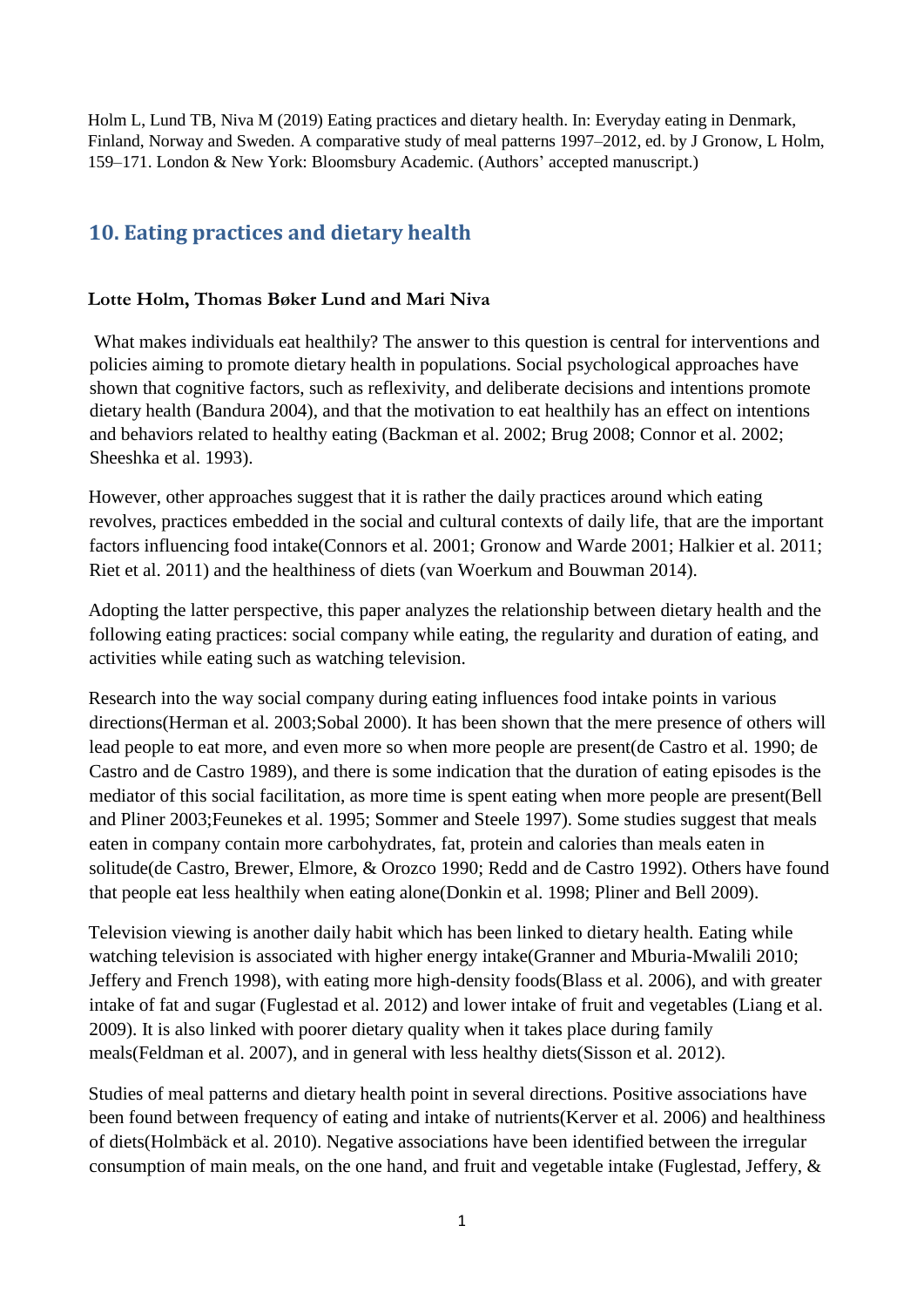Sherwood 2012;Lazzeri et al. 2013; Pedersen et al. 2012), nutrient intake(Affenito et al. 2005; Sjöberg et al. 2003) and the general healthiness of diets(Storey et al. 2009), on the other. While some studies find that frequent snacking is associated with high intake of sugared and fatty products, and low nutrient intake(Chaplin and Smith 2011;Ovaskainen et al. 2006), others conclude that the healthiness of snack-based diets does not differ from that in diets based more solidly on main meals,(Ovaskainen et al. 2010), and even that frequency of snacking is positively associated with more balanced and nutrient-dense diets(Whybrow and Kirk 1997; Zizza and Xu 2012).

The picture we have, then, is this: research appears to show both positive and negative associations between dietary health and eating practices such as social or solitary eating, meal frequency, regularity, and duration of meals; but where TV-viewing is concerned it identifies only negative associations. Most studies address at most one or a few of these activities, so little is known about the ways in which combinations of them impact on the healthiness of eating. Existing research includes studies based on small convenience samples(de Castro & de Castro 1989; Pliner & Bell 2009) and studies that are representative only of specific subpopulations (school children (Pedersen, Meilstrup, Holstein, & Rasmussen 2012), adolescents (Sjöberg, Hallberg, Höglund, & Hulthén 2003), women (Granner & Mburia-Mwalili 2010) etc.) Further, how combinations of several eating practices affect dietary health at the national population level has not been examined, and it is unclear whether these effects (if there are such) might vary with cultural context, or whether they are essentially uniform. Nor is it clear whether the practices have a significant effect on dietary health when motivation to eat healthily is taken into account.

Against this background the present study uses population-level data from four Nordic countries (Denmark, Finland, Norway, and Sweden). For each country we analyze the association between dietary health and a number of eating-related activities, while controlling for healthy eating motivation. We identify sociologically relevant combinations of eating activities, which influence dietary health in each country and analyze their combined effect. The employment of data on populations in four countries makes it possible to investigate and discuss whether links between eating activities and dietary health vary with cultural context.

In the present analysis a sub-sample is used  $(N=7531)$  owing to missing nformation on some of the measures employed. There are only minor variations in country-specific census data on gender, age, and household type. Where education was concerned there were more serious deviations from the population census in all countries, and in particular the population segment with the lowest level of education (individuals completing at most compulsory school or short-term specialization courses) was clearly under-represented. We therefore employed an education\*gender\*age weight variable in univariate analysis. In the present analysis a sub-sample is used  $(N=7531)$  owing to missing information on some of the measures employed.

The questionnaire invited respondents to register detailed accounts of one day of eating, in a manner similar to the 24-hour recall. All eating events (apart from minor episodes, such as chewing gum or pastilles) were included in the interview. The questionnaire focused on social aspects of eating events, such as eating alone/socially, the duration of events and activities during eating events. Further details of the questionnaire have been reported elsewhere (Lund and Gronow 2014).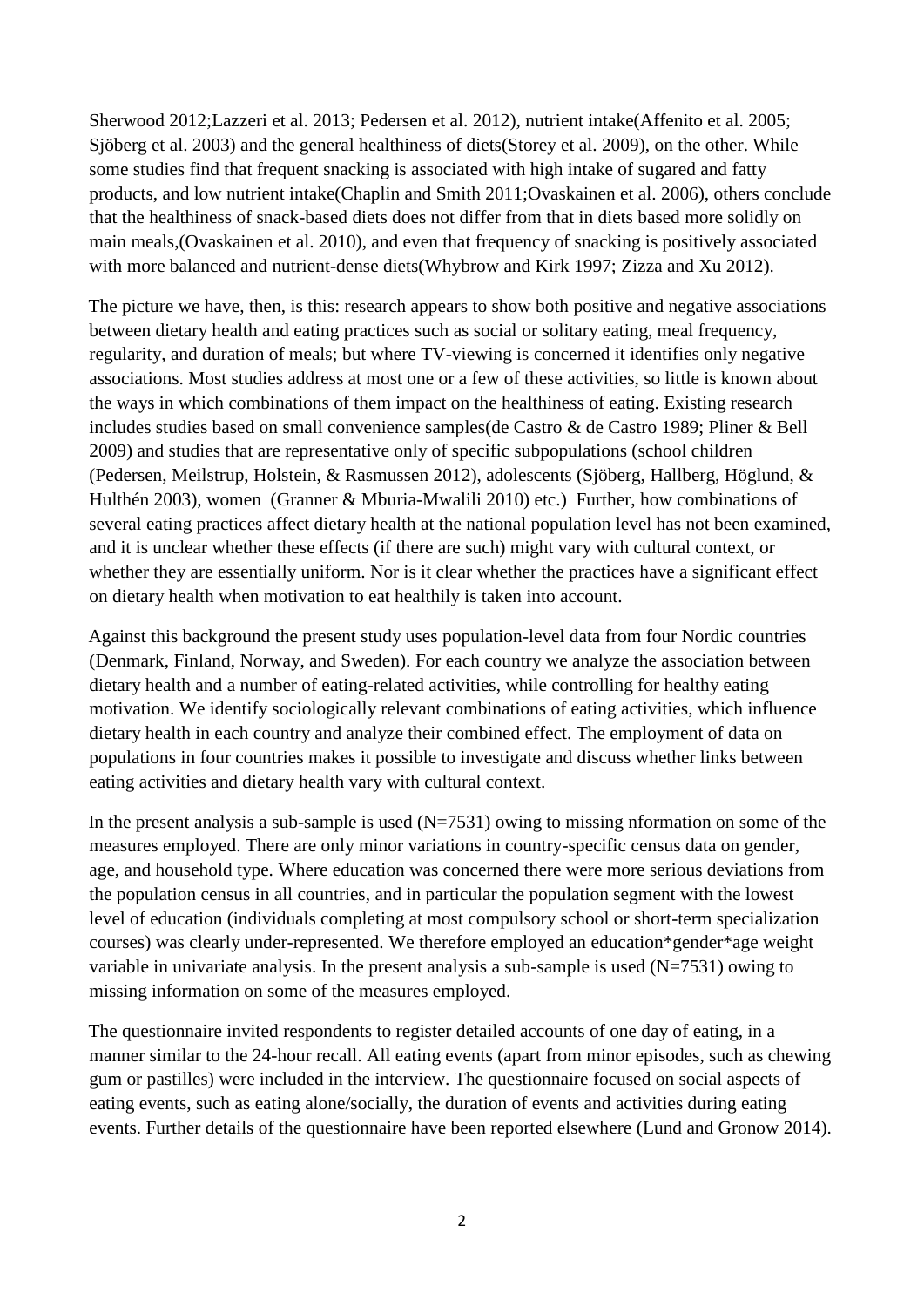The dependent variable used in the analysis – *Dietary Quality Score* (DQS) – was adopted from Toft et al.(Toft et al. 2007). DQS is a validated and brief measure of the healthiness of diets focusing on four components: fats, vegetables, fruits and fish. It includes eight food frequency questions on the basis of which respondents are assigned a score (range: 1-9). Individuals were classified into three dietary groups: unhealthy (DQS<sub>SCORE</sub> 1-3), average (DQS<sub>SCORE</sub> 4-6), and healthy (DQS<sub>SCORE</sub> 7-9). This measure was originally developed and validated with reference to eating habits in Denmark (Toft, Kristoffersen, Ladelund, Bysted, Jakobsen, Lau, Jorgensen, Borch-Johnsen, & Ovesen 2007). Therefore, the questions may not reflect the specific eating traits of Finns, Norwegians and Swedes as accurately as those of Danes. On the other hand, there are clear overlaps in eating culture in the four countries – indeed to such an extent that currently efforts are being made to construct a single tool to monitor diet in the four Nordic populations (Fagt et al. 2011). For this reason it is likely that the measure captures the same underlying behavior with respect to dietary quality.

Measures of eating-related activities were developed on the basis of the detailed recording of practical and contextual aspects of eating events during the 24 hours covered. They included *meal regularity*, where three variables were constructed: skipping breakfast, skipping lunch, and skipping dinner; *frequency of meals*, with three categories: 0-3 meals, 4 meals, 5 or more meals; *proportion of short meals*, constructed as the percentage of meals lasting 10 minutes or less, recoded into three gradient categories (low=0-33.33%, medium=33.34-66.66%, high=66.67- 100%); *proportion of TVmeals,* constructed as the percentage of meals eaten while watching television, recoded likewise into the three gradient categories mentioned above; and *proportion of meals eaten alone*, constructed as the percentage of meals eaten alone, recoded into five gradient categories (very low=0%, low=0.01-33.33%, medium=33.34-66.66%, high=66.67-99.99%, very high=100%). With the exception of the *meal regularity* measure the term 'meals' here refers to all types of eating event.

A measure of *motivation to eat healthily* was developed using four questions (see Table 1 for details) with Likert-scale response options (indicating extent of agreement/disagreement). From this a composite variable was developed and rescaled to range from 0 (lowest motivation) to 100 (highest). The measure exhibited acceptable reliability in all countries (Cronbach's alpha = Denmark 0.65, Finland 0.65, Norway 0.63, and Sweden 0.59).

Standard socio-demographic measures were also included in the analysis (age, sex, household composition, educational level, occupational status, and the ESeC measure of social class(Rose et al. 2007)), to control for the possibility that socio-economic variables were confounding associations between eating activities and dietary health.

# **Data analysis**

Ordered logistic regression analysis (using the ologit command in Stata 12) was run on a countryby-country basis with DQS inserted as the dependent variable, while the remaining variables described above were entered as independent variables. Effects of the measures of eatingrelated activities are displayed and discussed together with healthy eating motivation, while the sociodemographic variables are used as control variables (Table 10.2.).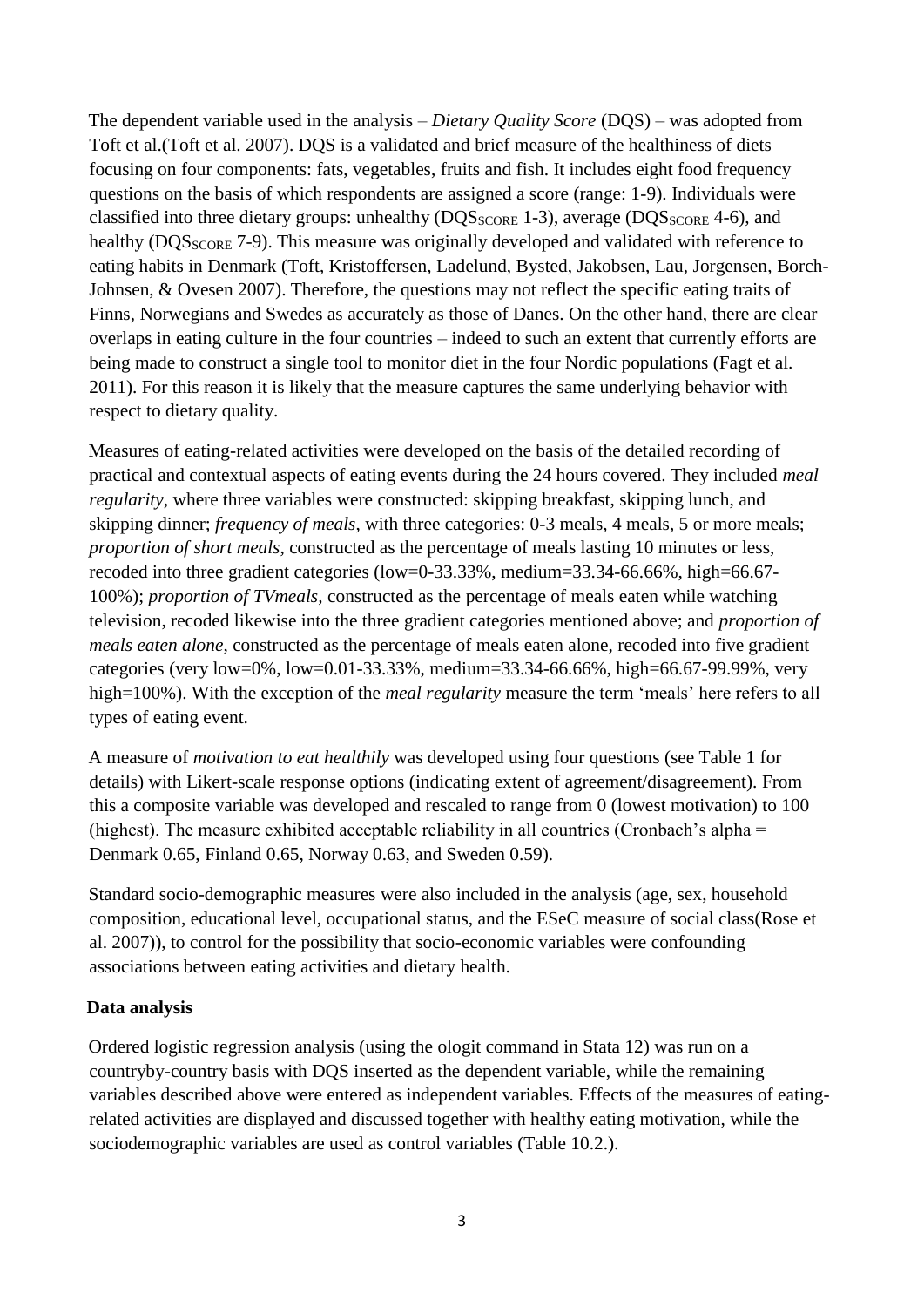To evaluate the combined effect of several eating-related activities we set up two profiles with negative and positive effects on dietary quality, respectively (Table 10.3.). This was done by combining values of the country-specific eating activity variables that predicted dietary health significantly in the ordered logistic regression analysis. We aimed to construct profiles encompassing approximately 10-20% of the populations so as to ensure they were relatively substantial in size. For this reason not all of the statistically significant activity variables were used in the formulation of negative and positive profiles, since this would have entailed very infrequent profiles.

Changes in predicted probabilities (Table 10.4.) were calculated in order to interpret the effect of the independent variables on dietary quality. Predicted probabilities were calculated at three levels of motivation reflecting the gradient continuum of this factor  $(10^{th}, 50^{th},$  and  $90^{th}$  percentile). Changes in predicted probabilities caused by eating activities were computed for all statistically significant activity variables, and for the negative and positive eating activity profile. All predicted probabilities were calculated while holding the remaining variables at their mean value (using the margins command in Stata).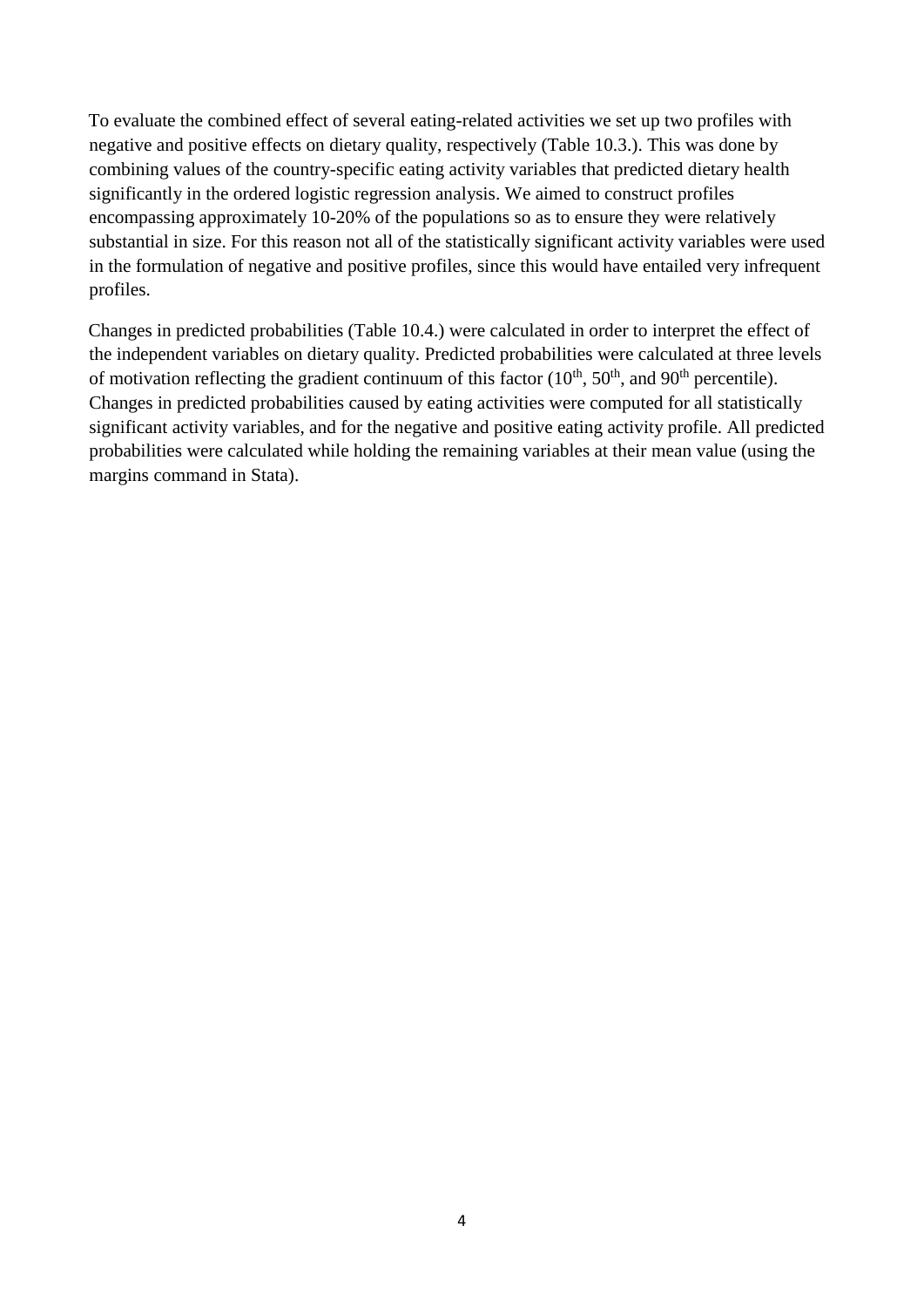|                                              |             | Denmark<br>$(N=1860)$ | Finland<br>$(N=1830)$ | Norway<br>$(N=1909)$ | Sweden<br>$(N=1924)$ |
|----------------------------------------------|-------------|-----------------------|-----------------------|----------------------|----------------------|
| Dietary quality                              | Unhealthy   | 22,7%                 | 27,3%                 | 21,3%                | 25,8%                |
|                                              | Average     | 64,8%                 | 67,9%                 | 68,3%                | 69,0%                |
|                                              | Healthy     | 12,5%                 | 4,9%                  | 10,4%                | $5,1\%$              |
| Meal regularity: skipping                    | Breakfast   | 11,2%                 | 14,3%                 | 12,7%                | 7,5%                 |
|                                              | Lunch       | 13,7%                 | 29,3%                 | $26,1\%$             | 23,5%                |
|                                              | Dinner      | $5,1\%$               | 28,3%                 | $9,1\%$              | 24,0%                |
| Frequency of meals                           | $0-3$ meals | 43,0%                 | 39,4%                 | 42,9%                | 45,5%                |
|                                              | 4 meals     | 26,3%                 | $33,1\%$              | 34,7%                | 31,8%                |
|                                              | 5 or more   | 30,7%                 | 27,6%                 | 22,4%                | 22,8%                |
|                                              | Low         | 86,3%                 | 77,7%                 | 86,1%                | 84,6%                |
| Proportion of short meals                    | Medium      | 11,5%                 | 18,4%                 | 11,4%                | 13,1%                |
|                                              | High        | $2,1\%$               | $4,0\%$               | 2,6%                 | 2,2%                 |
| Proportion of TV-meals <sup>1</sup>          | Low         | 70,3%                 | 76,8%                 | $75,1\%$             | 78,4%                |
|                                              | Medium      | $22,1\%$              | 16,3%                 | 17,9%                | $15,1\%$             |
|                                              | High        | 7,7%                  | 6,9%                  | $7,0\%$              | 6,5%                 |
|                                              | Very low    | 28,1%                 | 27,0%                 | 22,9%                | 31,9%                |
|                                              | Low         | 25,7%                 | 22,0%                 | 23,4%                | 25,9%                |
|                                              | Medium      | 18,3%                 | 17,8%                 | 26,0%                | 16,8%                |
| Proportion of meals eaten alone <sup>2</sup> | High        | 14,9%                 | 15,1%                 | $17,1\%$             | 14,2%                |
|                                              | Very high   | 13,1%                 | 18,1%                 | 10,6%                | $11,1\%$             |
| Avg. healthy eating motivation <sup>3</sup>  |             | 53,2                  | 54,5                  | 52,1                 | 50,1                 |
| (s.d.)                                       |             | 18,3                  | 18,1                  | 18,0                 | 18,5                 |
|                                              |             |                       |                       |                      |                      |

**Table 10.1:** Descriptive statistics of measures of Dietary Quality Score, eating-related activities, and healthy eating motivation (column percentages or averages (s.d.))

 $1$  Computed as percentage of meals during the day (Low=0-33.33% of meals, Medium=33.34-66.66%, High=66.67100%).

**.** 

<sup>&</sup>lt;sup>2</sup> Computed as percentage of meals during the day (Very low=no meals eaten alone, Low=0.1-33.33% of meals, Medium=33.34-66.66%, High=66.67-99.99%, Very high=All meals eaten alone)

<sup>&</sup>lt;sup>3</sup> The following questions were used to construct the index: 1: To what degree did you think about the health or risks associated with the foods you ate yesterday? (five response options, indicating degree of health and risk concern)"; 2: "I am ready to hold back in my everyday diet if this gives me better health in the long run" (four response options indicating degree of agreement with statement); 3: "I am more concerned about the taste of food than how healthy it is" (four response options indicating degree of agreement with statement-item was reverse scored);, 4: "It's important to stick to the advice of experts on healthy eating" (four response options indicating degree of agreement with statement).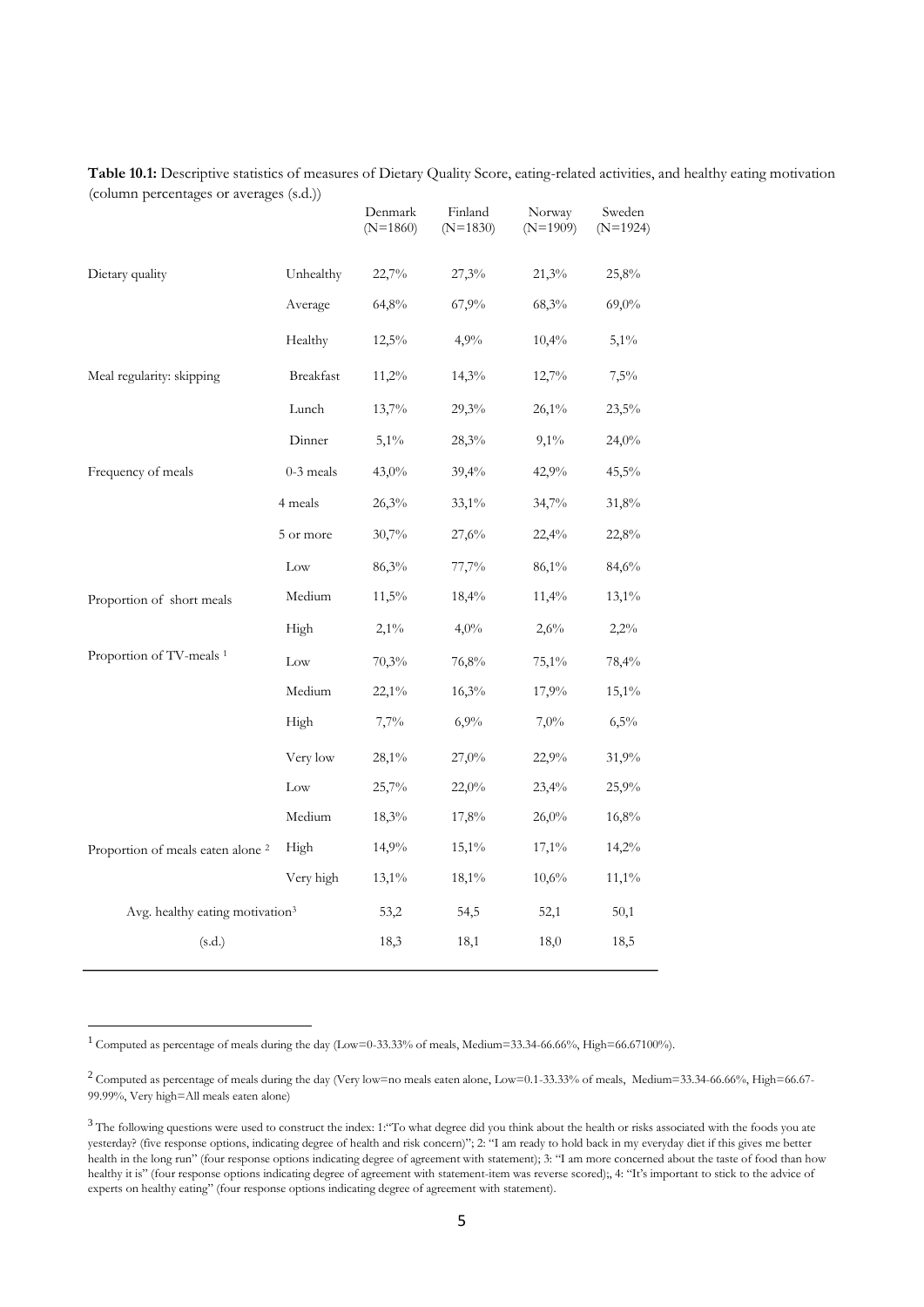#### **Results**

The descriptive results set out in Table 10.1. show that in all countries a small proportion of people skipped breakfast (ranging from 7.5% in Sweden to 14.3% in Finland). Approximately one in four skipped lunch and dinner in Finland (29.3% and 28.3%, respectively) and Sweden (23.5% and 24.0%). In Denmark a small proportion skipped lunch (13.7%) and dinner (5.1%), while in Norway 26.1% skipped lunch and 9.1% skipped dinner. Three or fewer meals per day were most frequent (39.4% in Finland to 45.5% in Sweden). Across all countries a large majority of participants (77.7% in Finland to 86.3% in Denmark) had only a limited proportion of short meals. Frequent TVwatching while eating was also relatively rare, as in all countries approximately three-quarters of participants (70.3% in Denmark to 78.8% in Sweden) watched TV during only a small proportion of their daily meals. The extent to which meals were eaten alone was relatively evenly spread out across all categories from very high to very low, although the very low category (indicating that no meals were eaten alone) was most common (22.9% in Norway to 31.9% in Sweden).

Results from the ordered logistic regression (Table 10.2.) show that healthy eating motivation predicts the dietary quality score positively in all countries.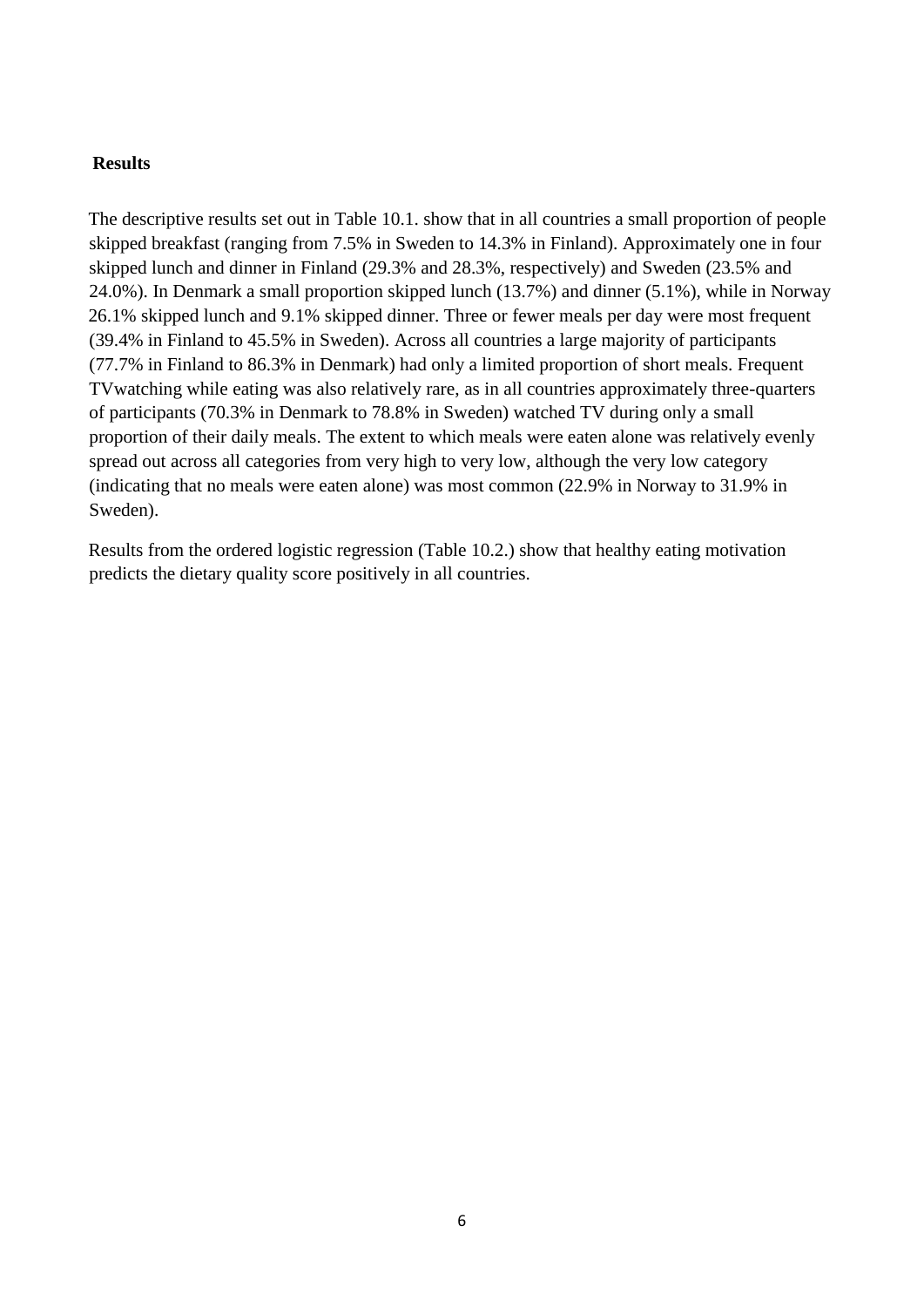|                                                              |                         |                           | Denmark            |         | Finland                 |                               |                    |                    | Norway                  |             | Sweden                |                         |      |                    |             |
|--------------------------------------------------------------|-------------------------|---------------------------|--------------------|---------|-------------------------|-------------------------------|--------------------|--------------------|-------------------------|-------------|-----------------------|-------------------------|------|--------------------|-------------|
|                                                              | B                       | St.E                      | $\bf{z}$           | p-value | В                       | St.E                          |                    | z p-value          | B                       | St.E        | z p-value             | Β                       | St.E | $\bf{z}$           | p-<br>value |
| Skipped main meal                                            |                         |                           |                    |         |                         |                               |                    |                    |                         |             |                       |                         |      |                    |             |
| breakfast                                                    |                         | $-0,296$ $0,185$ $-1,600$ |                    | 0,110   | $-0,520$                | $0,172 - 3,0200,003$          |                    |                    | $-0,152$                |             | 0,187 -0,810 0,416    | 0,070                   |      | 0,209 0,330        | 0,738       |
| lunch                                                        | $-0,365$                | $0,159 - 2,300$           |                    | 0,021   | $-0,286$                |                               | 0,134 -2,130 0,033 |                    | $-0,286$                |             | 0,131 -2,180 0,030    | $-0,345$                |      | $0,132 -2,620$     | 0,009       |
| dinner                                                       | $-0,004$                | $0,218 - 0,020$           |                    | 0,985   | $-0,020$                |                               | 0,128 -0,160 0,875 |                    | $-0,431$                |             | 0,182 -2,370 0,018    | $-0,357$                |      | $0,124 - 2,860$    | 0,004       |
| Proportion of meals<br>short duration<br>with<br>(ref: high) |                         |                           |                    |         |                         |                               |                    |                    |                         |             |                       |                         |      |                    |             |
| Medium                                                       | 0,133                   | 0,376 0,350               |                    | 0,724   |                         | 0,273 0,279 0,980             |                    | 0,328              | $-0,176$                |             | 0,329 -0,540 0,592    | $-0,040$                |      | $0,383 -0,100$     | 0,917       |
| Low                                                          | 0,008                   | 0,354 0,020               |                    | 0,982   |                         | 0,477 0,264 1,810             |                    | 0,071              | $-0,367$                |             | 0,302 -1,210 0,225    | 0,141                   |      | 0,362 0,390        | 0,697       |
| Proportion of TV-meals                                       |                         |                           |                    |         |                         |                               |                    |                    |                         |             |                       |                         |      |                    |             |
| (ref: high)                                                  |                         |                           |                    |         |                         |                               |                    |                    |                         |             |                       |                         |      |                    |             |
| medium                                                       |                         | 0,237 0,230 1,030         |                    | 0,304   |                         | $-0,235$ 0,261 $-0,900$ 0,367 |                    |                    | 0,146                   | 0,245 0,590 | 0,553                 | 0,358                   |      | 0,249 1,440        | 0,151       |
| Low                                                          |                         | 0,466 0,214 2,170         |                    | 0,030   |                         | 0,144 0,238 0,600             |                    | 0,546              | 0,100                   |             | 0,224 0,440 0,657     | 0,510                   |      | 0,222 2,300        | 0,022       |
| Proportion of meals eaten                                    |                         |                           |                    |         |                         |                               |                    |                    |                         |             |                       |                         |      |                    |             |
| alone (ref: very high)                                       |                         |                           |                    |         |                         |                               |                    |                    |                         |             |                       |                         |      |                    |             |
| High                                                         | 0,071                   | 0,204 0,350               |                    | 0,729   |                         | 0,372 0,199 1,870             |                    | 0,062              | 0,403                   |             | 0,214 1,880 0,060     | 0,011                   |      | 0,223 0,050        | 0,961       |
| medium                                                       | 0,221                   | 0,208 1,060               |                    | 0,288   |                         | 0,201 0,204 0,990             |                    | 0,325              | 0,261                   |             | 0,218 1,200 0,230     | $-0,023$                |      | $0,232 -0,100$     | 0,922       |
| $_{\text{low}}$                                              | 0,590                   | 0,204 2,890               |                    | 0,004   |                         | $-0,103$ 0,204 $-0,510$ 0,613 |                    |                    | 0,182                   |             | 0,216 0,840 0,400     | 0,068                   |      | 0,222 0,310        | 0,758       |
| very low                                                     | 0,578                   | 0,202 2,860               |                    | 0,004   |                         | 0,010 0,201 0,050             |                    | 0,959              | 0,721                   |             | 0,218 3,310 0,001     | 0,171                   |      | 0,218 0,790        | 0,431       |
| Number of daily<br>meals (ref: 0-3)                          |                         |                           |                    |         |                         |                               |                    |                    |                         |             |                       |                         |      |                    |             |
| 4 meals                                                      | 0,377                   | 0,132 2,860               |                    | 0,004   |                         | 0,194 0,142 1,370             |                    | 0,172              | 0,218                   |             | $0,134$ 1,630 $0,103$ | 0,482                   |      | 0,130 3,700        | 0,000       |
| 5 or more<br>meals                                           | 0,708                   | 0,142 4,980               |                    | 0,000   |                         | 0,369 0,159 2,320             |                    | 0,020              | 0,484                   |             | $0,1632,960$ $0,003$  | 0,675                   |      | 0,156 4,340        | 0,000       |
| Healthy eating<br>motivation                                 | 0,037                   |                           | 0,003 11,890 0,000 |         | 0,033                   |                               |                    | 0,003 10,120 0,000 | 0,029                   |             | $0,003$ 9,240 $0,000$ | 0,034                   |      | 0,003 10,780 0,000 |             |
|                                                              | Log-likelihood -1429.75 |                           |                    |         | Log-likelihood -1207.88 |                               |                    |                    | Log-likelihood -1386.92 |             |                       | Log-likelihood -1269.98 |      |                    |             |
|                                                              | Pseudo $R^2 = 0.135$    |                           |                    |         | Pseudo $R^2 = 0.128$    |                               |                    |                    | Pseudo $R^2 = 0.108$    |             |                       | Pseudo $R^2 = 0.117$    |      |                    |             |
|                                                              | $N = 1868$              |                           |                    |         | $N = 1830$              |                               |                    |                    | $N = 1909$              |             |                       | $N = 1924$              |      |                    |             |
|                                                              |                         |                           |                    |         |                         |                               |                    |                    |                         |             |                       |                         |      |                    |             |

## Table 10.2. Results from ordered logistic regression (dependent variable Dietary Quality)\*

\* Effects of socio-economic factors (age, gender, household, occupational status, education, social class, income) are not displayed.

Skipping a main meal has a statistically significant effect on dietary quality in all countries, but there is some variation in which meals matter where. In Denmark skipped lunches erode dietary quality, in Finland breakfast and lunch, in Norway lunch and dinner, and in Sweden lunch and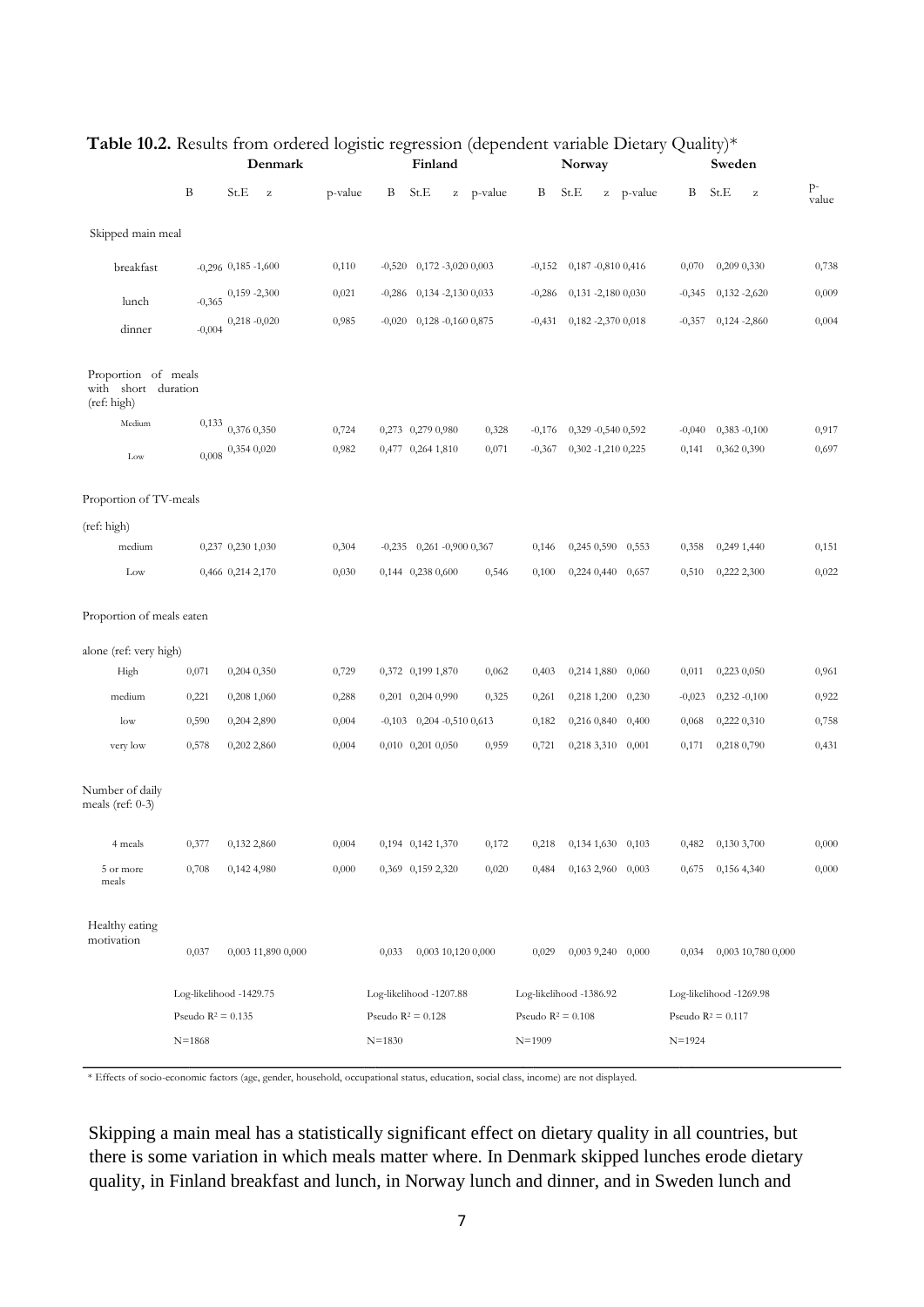dinner. In all four countries the duration of meals has no significant effect on dietary quality. Watching TV influences dietary quality in Denmark and Sweden, where those with a high proportion of TVmeals have lower dietary quality than those with a low proportion. Eating meals alone affects dietary quality in neither Finland nor Sweden, while in Denmark eating a very high proportion of meals alone results in dietary quality lower than that associated with eating a low or very low proportion of meals alone. In Norway eating a very high proportion of meals alone influences dietary quality negatively compared with eating a low proportion of meals alone. Finally, the number of eating events during the day predicts dietary quality significantly in all four countries. In each country, eating five or more meals per day influences dietary quality positively relative to the consumption of only 0-3 meals. Eating four meals per day also has a positive effect on dietary quality in Sweden and Denmark, as compared with eating 0-3 meals per day.

Table 10.3. exhibits two country-specific profiles with negative and positive effects on dietary quality. The profiles were defined on the basis of the eating activity variables that were statistically significant in the regression model. To illustrate, in Denmark the negative profile implies eating 0- 3 meals during the day and skipping lunch, while the positive profile implies eating 5 or more meals per day, having lunch, and eating a low proportion of meals alone. Across all four countries the profiles amount to around 10-20% of the population, and they therefore represent quite prevalent daily eating activities.

| ັ່ | ↵                                  |               |                                    |        |               |
|----|------------------------------------|---------------|------------------------------------|--------|---------------|
|    | Activities with negative<br>effect | $\frac{0}{0}$ | Activities with positive<br>effect |        | $\frac{0}{0}$ |
|    |                                    | (n)           |                                    |        | (n)           |
|    | Denmark - 0-3 meals                | $10.4\%$      |                                    | 5 or   | 9.4%          |
|    | - Skipping lunch                   | (195)         | more meals                         |        | (176)         |
|    |                                    |               |                                    | Eating |               |
|    |                                    |               | lunch - Low                        |        |               |
|    |                                    |               | proportion of                      |        |               |

**Table 10.3.** Country-specific profiles of daily eating activities with negative and positive effects on dietary quality

meals eaten alone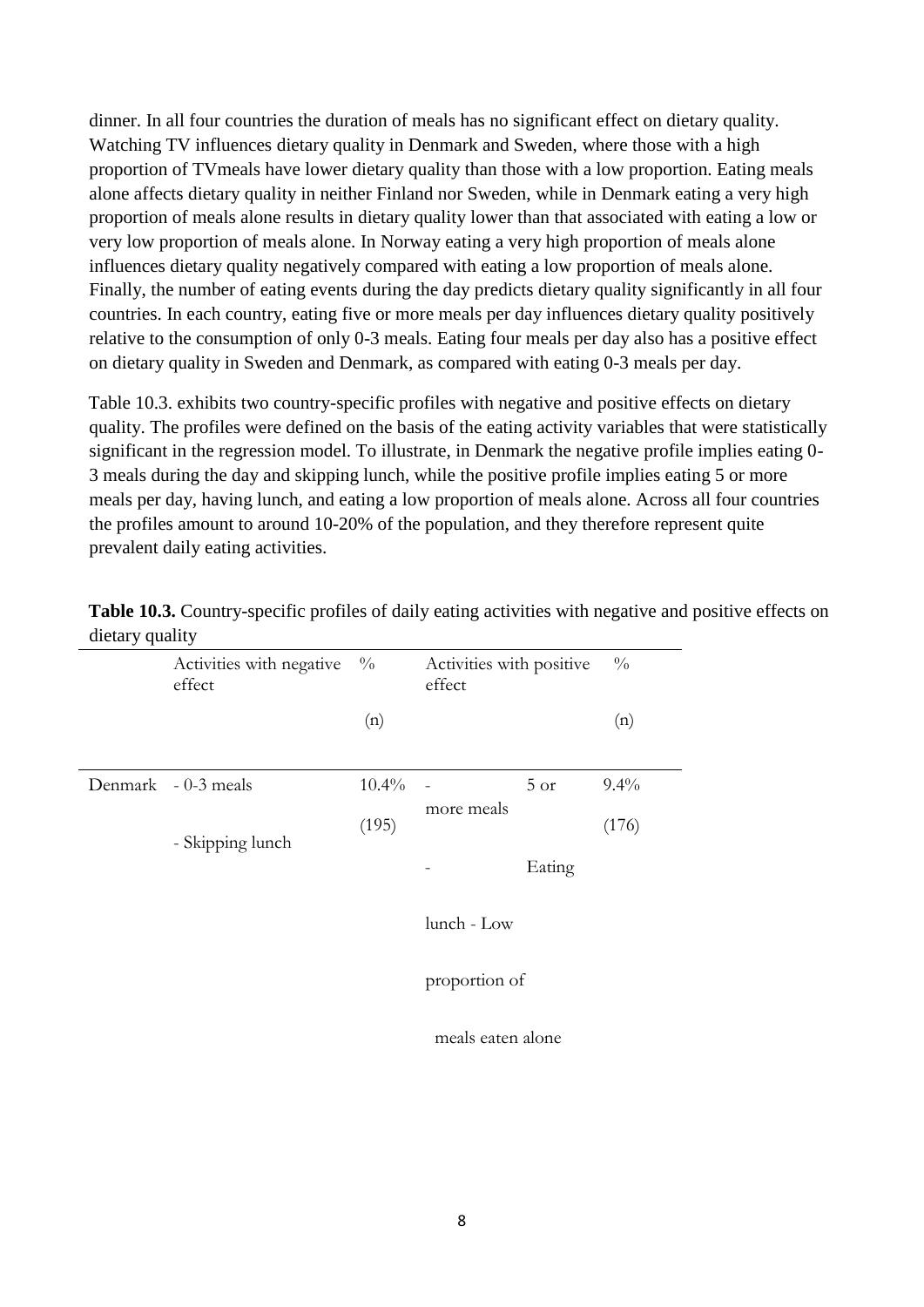| Finland | $-0-3$ meals         |             | 10.9%                              |                    | 21.7% |
|---------|----------------------|-------------|------------------------------------|--------------------|-------|
|         | - Skipping breakfast |             | (200)                              | - 5 or more meals  | (398) |
|         |                      |             | 6.9%<br>(131)<br>$10.8\%$<br>(208) | - Eating breakfast |       |
|         |                      |             |                                    | - Eating lunch     |       |
|         |                      |             |                                    |                    |       |
| Norway  |                      |             |                                    |                    | 20.2% |
|         |                      |             |                                    | - 5 or more meals  | (386) |
|         |                      | $0-3$ meals |                                    |                    |       |
|         |                      |             |                                    | - Eating dinner    |       |
|         | alone (all meals)    | Eating      |                                    |                    |       |
| Sweden  | $-0-3$ meals         |             |                                    | - 5 or more meals  | 16.2% |
|         | - Skipping dinner    |             |                                    | - Eating dinner    | (312) |

Table 10.4. shows that healthy eating motivation influences dietary quality to quite a high degree. In Denmark the predicted probability of an unhealthy diet increases from 0.067 to 0.281 when moving from the 90<sup>th</sup> to the 10<sup>th</sup> percentile of motivation. This is more than a fourfold increase  $(0.281/0.067=4.19)$ . In the remaining countries, when comparing the 90<sup>th</sup> percentile with the 10<sup>th</sup> percentile of healthy eating motivation, the predicted probability of eating an unhealthy diet increases by 3.34 (0.344/0.103) in Finland, 3.00 (0.231/0.077) in Norway, and 3.80 (0.380/.0100) in Sweden.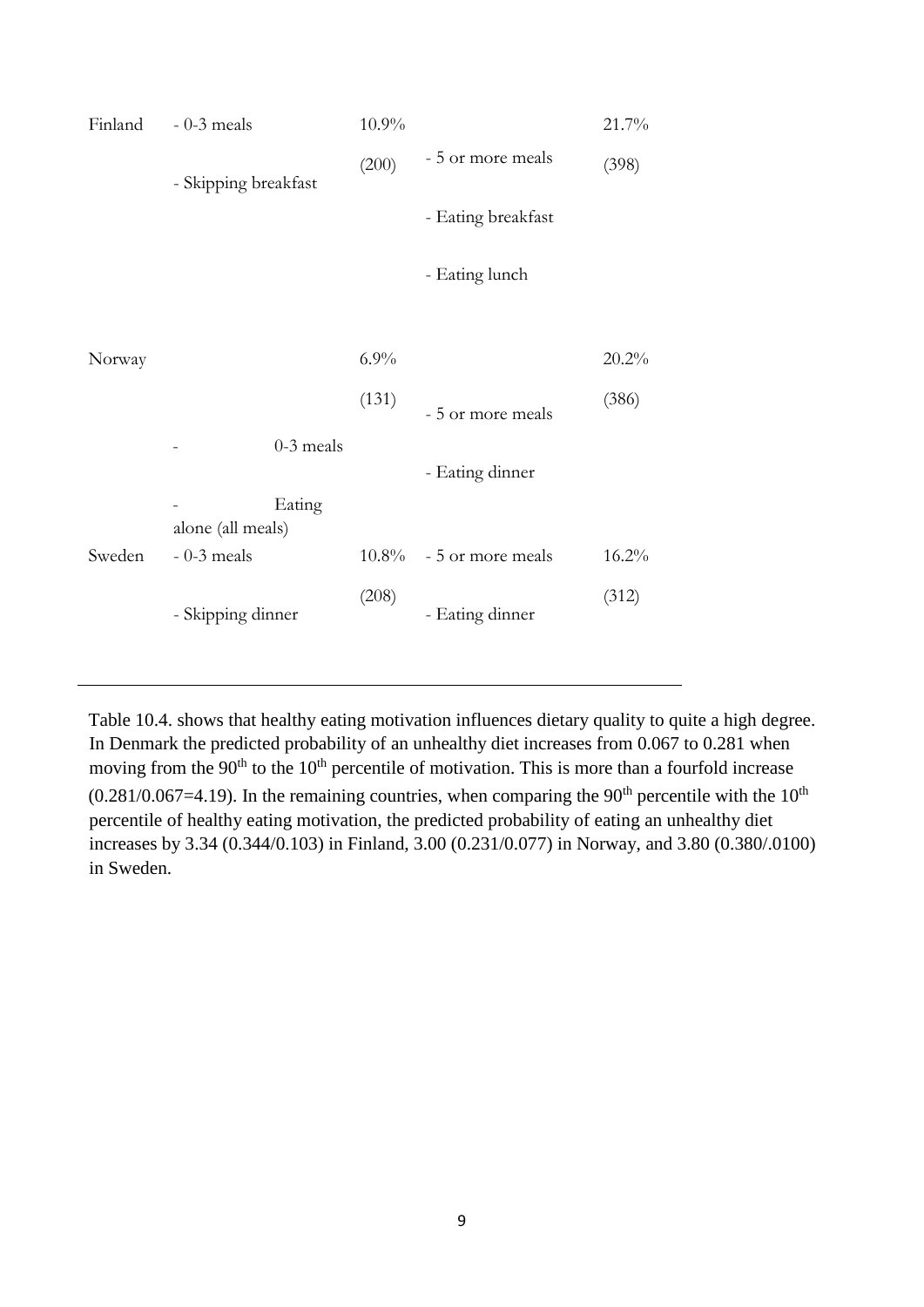**Table 10.4.** Predicted probabilities of dietary quality caused by eating activities during the day, country-specific profiles, and healthy eating motivation<sup>4</sup>

|                                                | Denmark                   |       |       |                           | Finland |       |                           |             | Norway | Sweden                    |       |       |  |
|------------------------------------------------|---------------------------|-------|-------|---------------------------|---------|-------|---------------------------|-------------|--------|---------------------------|-------|-------|--|
|                                                | Unhealthy Average Healthy |       |       | Unhealthy Average Healthy |         |       | Unhealthy Average Healthy |             |        | Unhealthy Average Healthy |       |       |  |
| Everyday eating activities                     |                           |       |       |                           |         |       |                           |             |        |                           |       |       |  |
| Skipping main meals                            |                           |       |       |                           |         |       |                           |             |        |                           |       |       |  |
| Skipping breakfast                             |                           |       |       | 0,275                     | 0,698   | 0,027 |                           |             |        |                           |       |       |  |
| Eating breakfast                               |                           |       | ä,    | 0,184                     | 0,772   | 0,044 |                           |             |        |                           |       |       |  |
| Skipping lunch                                 | 0,185                     | 0,727 | 0,087 | 0,229                     | 0,737   | 0,034 | 0,169                     | 0,755       | 0,077  | 0,250                     | 0,721 | 0,029 |  |
| Eating lunch                                   | 0,136                     | 0,743 | 0,121 | 0,182                     | 0,773   | 0,045 | 0,132                     | 0,769       | 0,099  | 0,191                     | 0,769 | 0,040 |  |
| Skipping dinner                                |                           |       |       |                           |         |       | 0,194                     | 0,741       | 0,065  | 0,250                     | 0,721 | 0,029 |  |
| Eating dinner                                  |                           |       |       |                           |         |       | 0,135                     | 0,768       | 0,097  | 0,190                     | 0,770 | 0,041 |  |
| TV-meals                                       |                           |       |       |                           |         |       |                           |             |        |                           |       |       |  |
| High proportion                                | 0,196                     | 0,722 | 0,082 |                           |         |       |                           |             |        | 0,287                     | 0,689 | 0,024 |  |
| Low proportion                                 | 0,133                     | 0,743 | 0,124 |                           |         |       |                           |             |        | 0,195                     | 0,766 | 0,040 |  |
| Meals eaten alone                              |                           |       |       |                           |         |       |                           |             |        |                           |       |       |  |
| Very high proportion                           | 0,192                     | 0,724 | 0,084 |                           |         |       | 0,186                     | 0,745       | 0,068  |                           |       |       |  |
| Very low proportion                            | 0,118                     | 0,742 | 0,140 |                           |         |       | 0,100                     | 0,769       | 0,131  |                           |       |       |  |
| Number of meals                                |                           |       |       |                           |         |       |                           |             |        |                           |       |       |  |
| $0-3$ meals                                    | 0,188                     | 0,726 | 0,086 | 0,221                     | 0,743   | 0,036 | 0,165                     | 0,727       | 0,078  | 0,259                     | 0,714 | 0,028 |  |
| 5 or more meals                                | 0,102                     | 0,737 | 0,160 | 0,164                     | 0,785   | 0,051 | 0,109                     | 0,770 0,121 |        | 0,151                     | 0,796 | 0,053 |  |
| Country-specific profiles <sup>B</sup>         |                           |       |       |                           |         |       |                           |             |        |                           |       |       |  |
| Activities generating negative dietary quality | 0,241                     | 0,695 | 0,064 | 0,310                     | 0,667   | 0,023 | 0,218                     | 0,725       | 0,057  | 0,314                     | 0,665 | 0,021 |  |
| Activities generating positive dietary quality | 0,081                     | 0,721 | 0,199 | 0,146                     | 0,796   | 0,058 | 0,105                     | 0,770       | 0,125  | 0,140                     | 0,802 | 0,058 |  |
|                                                |                           |       |       |                           |         |       |                           |             |        |                           |       |       |  |

<sup>4</sup> Predicted probabilities are computed only where the measures are statistically significant in the ordered logit regression. <sup>B</sup> See the definition of activities that exert negative and

positive influence on dietary quality in Table 3.

**.**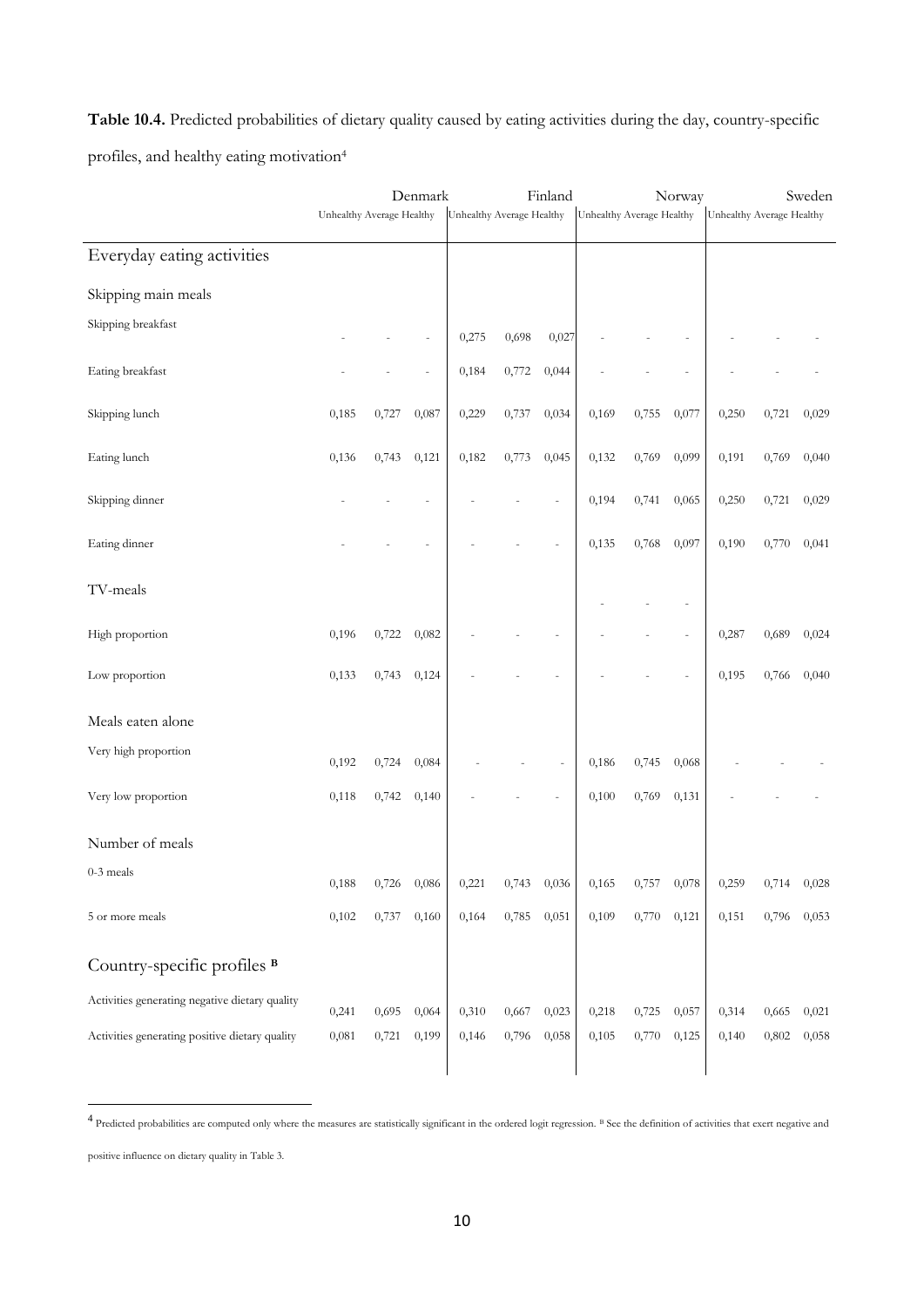| Healthy eating motivation           |       |       |       |       |       |       |       |       |       |       |       |       |
|-------------------------------------|-------|-------|-------|-------|-------|-------|-------|-------|-------|-------|-------|-------|
| Low motivation (10th percentile)    | 0,281 | 0,666 | 0,053 | 0,344 | 0,637 | 0,020 | 0,231 | 0,716 | 0,053 | 0,380 | 0,604 | 0,016 |
| Median motivation (50th percentile) | 0,144 | 0,742 | 0,114 | 0,197 | 0,762 | 0,041 | 0,140 | 0,766 | 0,093 | 0,195 | 0,765 | 0,039 |
| High motivation (90th percentile)   | 0,067 | 0,702 | 0,231 | 0,103 | 0,813 | 0,084 | 0,077 | 0,755 | 0,168 | 0,100 | 0,818 | 0,082 |

When they are compared with healthy eating motivation, the influence of the single measures of eating-related activities appear less decisive, as the changes in predicted probabilities are somewhat smaller. For instance, in Denmark the largest difference is observed in number of meals eaten per day, where eating 0-3 meals increases the predicted probability of unhealthy eating to 0.188 as compared with a 0.102 probability if five or more meals are eaten.

However, when we look at the country-specific positive and negative profiles defined in Table 3 we find that the changes in predicted probability are rather large. In Denmark the negative profile increases the predicted probability of belonging to the unhealthy dietary group to from 0.081 to 0.241, which is almost a threefold increase (0.241/0.081=2.98). Similarly, the positive profile increases the predicted probability of belonging to the healthy group from 0.064 to 0.199. In the remaining countries, when we move from the positive profile to the negative profile of daily eating activities the predicted probability for eating an unhealthy diet increases by 2.12 (0.310/0.146) in Finland, 2.08 (0.218/0.105) in Norway, and 2.24 (0.314/0.140) in Sweden.

#### **Discussion**

The data above on the association between eating activities and dietary health in four Nordic populations suggest that the activities do indeed have an effect on dietary health even when motivation to eat healthily and socio-demographic factors are controlled for. They also reveal both similarities and differences between the Nordic countries in respect of which activities affect dietary health. First, there are trends pointing in the same direction in all countries: eating five or more meals a day and not skipping main meals advance healthy eating in every country; and frequent eating in a hurry does not affect dietary quality. Second, in some respects there are substantial country differences: eating alone and while watching TV reduces dietary health in some countries but not in others, and with respect to skipping main meals there are country differences in terms of which particular skipped meal affects dietary health.

The results of this study, then, suggest that the assumption that specific eating activities have an adverse effect on dietary health is not universally valid. For instance, eating alone, which has been found to be associated with less healthy eating (Pliner & Bell 2009), is not associated with dietary health in Finland and Sweden. TV-viewing, which a number of studies have found to affect dietary health negatively (Blass, Anderson, Kirkorian, Pempek, Price, & Koleini 2006; Feldman, Eisenberg, Neumark-Sztainer, & Story 2007;Fuglestad, Jeffery, & Sherwood 2012;Granner &